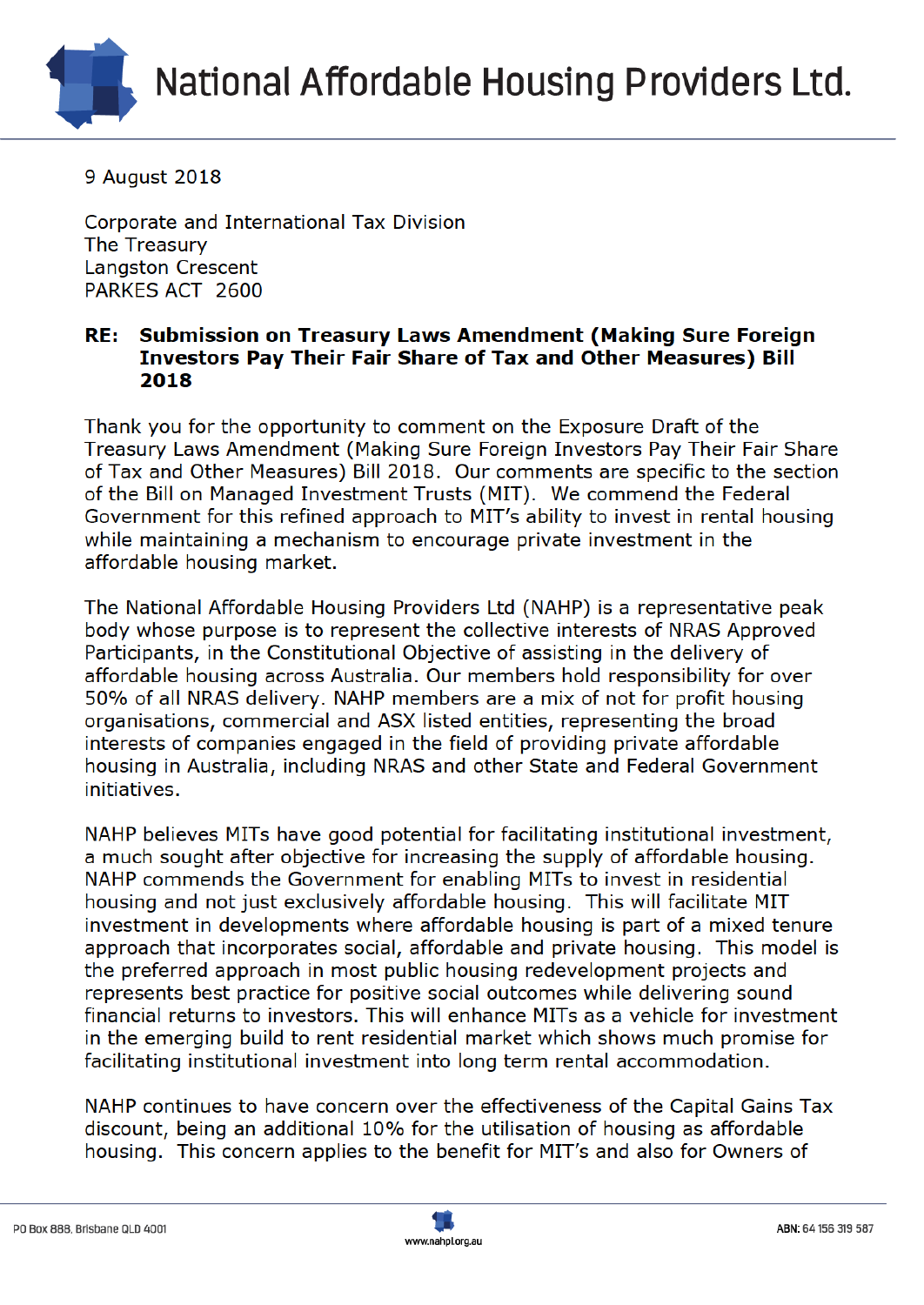Affordable Housing – such as the 35,000 Affordable Houses currently under the NRAS scheme. Post NRAS these properties will likely return to full market rental – as the CGT 10% exemption will not likely equate to the difference in income derived between Market Rent and Affordable Rent. An Investor would need to be confident that there was a substantial capital appreciation to offset the lost income.

Our skepticism about the 10% additional CGT discount also extends to its effectiveness as an incentive for affordable housing investment by managed investment trusts (MIT). The same issues noted above re weighing the financial benefit against additional costs apply here. NAHP is uncertain that holding the investment for 10 years will enhance its appeal as a financial incentive to invest in affordable housing. An investor would need to be confident that there would be a steady increase in the value of the property and that management and compliance costs do not negate the financial benefit of the additional discount.

NAHP provided comments during the consultation on the Treasury Laws Amendment (Reducing Pressure on Housing Affordability Measures No 2) Bill 2017 in respect to how our the affordable housing provision would be implemented and the compliance role of community housing providers. NAHP's membership includes community housing providers who may benefit from the management opportunities implicit in this Bill. Our comments on this Bill primarily focus on these same concerns which do not appear to have been adequately addressed:

- There is no explicit reference to a definition of *providing affordable housing*. The Bill notes that States and Territories have their own affordable housing policies to encourage affordable housing investment and this Legislation is intended to compliment those policies. However, unlike social housing not every State and/or Territory has defined affordable housing tenant eligibility criteria and specific discounted rent rates. Where such guidelines exist, they will vary from jurisdiction to jurisdiction. This adds a layer of complexity to the administration and compliance requirements of the initiatives, especially for those larger community housing providers who operate in multiple jurisdictions. Tenant eligibility guidelines and a discounted rent policy should be defined at a commonwealth level.
- As was the case in the previous Bill, the compliance regime is unclear and ambiguous in the Legislation. The investors will rely on a certificate generated by the community housing provider to claim their concessional tax benefit. The Bill only requires that the certificate verify that the dwelling was tenanted or available to be tenanted; not a commercial dwelling; and was exclusively managed by a community housing provider. There is no reference to an affordable housing benchmark (even a State/Territory one) for tenant eligibility or discounted rent calculation.